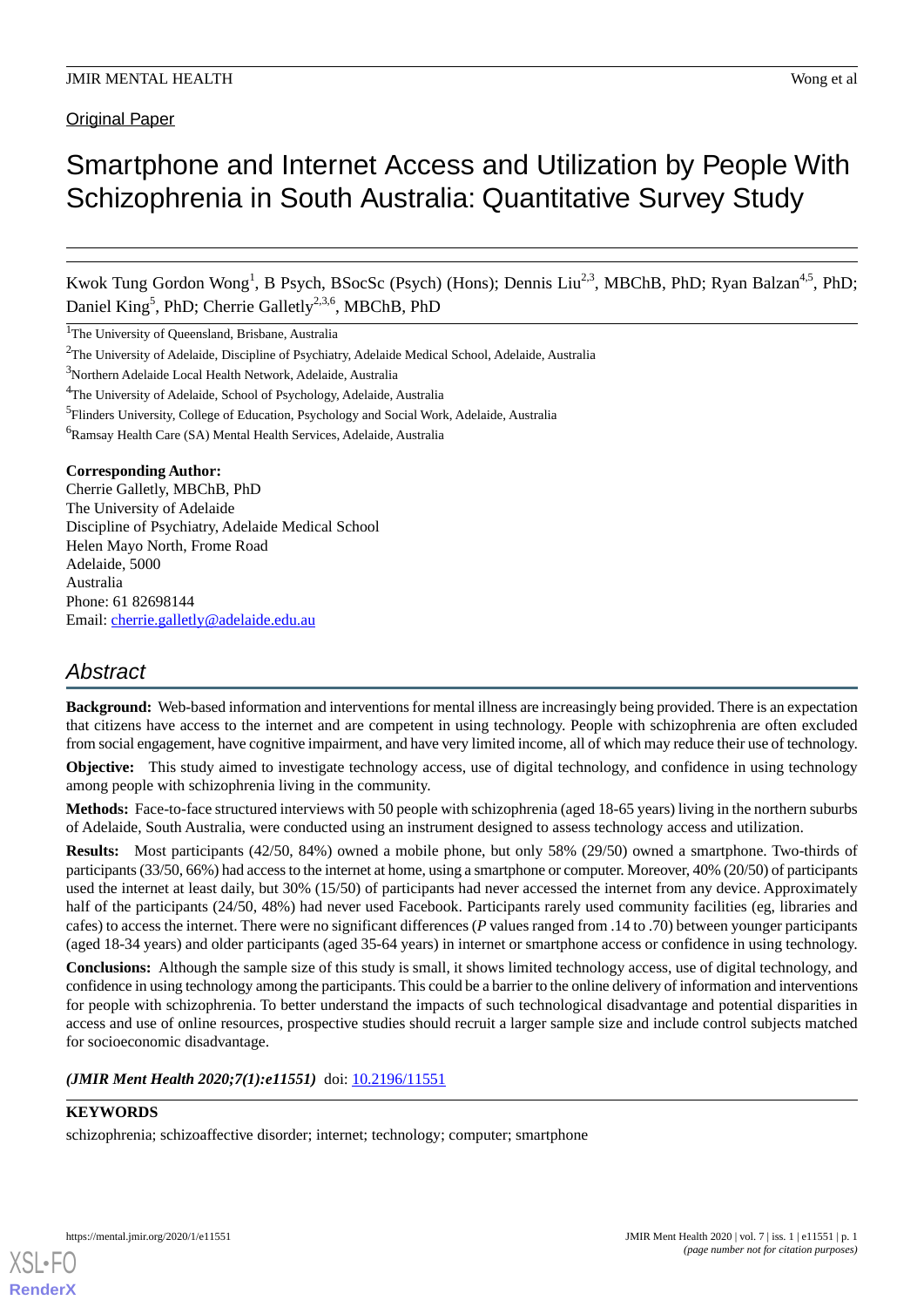### *Introduction*

### **Background**

Electronic mental (e-mental) health interventions are increasingly being implemented to assist in the management of psychiatric disorders and improve access to early intervention [[1,](#page-7-0)[2\]](#page-7-1). Those interventions apply information and communication technology, eg, computers and smartphones, to help promote mental well-being [[1\]](#page-7-0). Although many of these interventions are aimed at high-prevalence mental health issues, eg, anxiety and depression [[3](#page-7-2)], some specifically target people with psychotic disorders [[4\]](#page-7-3). Emerging research suggests that engagement with cost-effective online interventions may be feasible for adults with a schizophrenia spectrum disorder [[5\]](#page-7-4). For example, Alvarez-Jimenez et al [[4\]](#page-7-3) used an online platform to deliver clinical interventions to young people with early schizophrenia. Montes et al [\[6\]](#page-7-5) found that the use of SMS text messages can improve antipsychotic medication adherence in people with schizophrenia, and studies by Ainsworth et al [\[7](#page-7-6)] and Ben-Zeev et al [\[8](#page-8-0)] demonstrated that smartphones could be beneficial in delivering interventions to patients with schizophrenia.

A systematic review by Alvarez-Jimenez et al [[5\]](#page-7-4) found that online, social media, and mobile phone–based interventions show promise in reducing the severity of positive symptoms and depression, reducing hospital admissions, improving social contacts, and enhancing medication adherence. There has been limited research on technology access (such as computers and smartphones), use of digital technology, and the level of confidence in using technology among individuals with schizophrenia. Access to technology is fundamental for the implementation of e-mental health.

In addition to potentially limiting access to e-mental health interventions, limited access to and use of technology could be associated with low levels of workforce engagement [\[9](#page-8-1),[10\]](#page-8-2), reduced access to essential services (eg, government departments and financial institutions) [\[10](#page-8-2)] and transport systems [[11\]](#page-8-3), and limited access to social media [\[12](#page-8-4)]. Those factors could further impair social exclusion.

Miller et al [\[12](#page-8-4)] surveyed 80 inpatients and outpatients with schizophrenia at a university psychiatry service in the United States. They found that 56% of patients used text messaging, 48% had an email account, and 27% used social networking sites regularly. Gay et al [\[13](#page-8-5)] reported that of 457 people with schizophrenia, 24% used Web-based technology to help identify coping strategies, 42% listened to music to help block or manage voices, and 28% used technology to set alarms or reminders for medication management. However, Gay et al [\[13\]](#page-8-5) used an online survey to collect this information; therefore, their sample was biased to those comfortable with online activities and did not include people who lacked internet access or competence using technology. A propensity weighting method was used to adjust for socioeconomic, attitudinal, and behavioral differences between people who respond to Web-based surveys and those who do not, but this appeared to be based on the general population rather than taking into account specific differences between those with schizophrenia and the rest of the community.

Torous et al [[14\]](#page-8-6) reported substantial differences according to socioeconomic status. Only 33% of outpatients attending a state mental health clinic in the United States owned a smartphone and were willing to use it to monitor psychiatric symptoms, compared with 72% of those attending a private clinic [[14\]](#page-8-6). Glick et al [\[15](#page-8-7)] surveyed 100 people with severe mental illness attending a public sector community mental health center in Atlanta, United States. They found that 85% of their participants had a cell phone and 37% had a smartphone, compared with 53% in a general population survey, and 44% of the socioeconomically disadvantaged people in the general community had smartphones. Both Torous et al [[14\]](#page-8-6) and Glick et al [[15\]](#page-8-7) surveyed outpatient populations that included a range of psychiatric diagnoses. In the study by Glick et al [\[15](#page-8-7)], 29.2% of people had schizophrenia or schizoaffective disorder, and Torous et al [[14\]](#page-8-6) did not include diagnostic information. Similarly, Ennis et al [[9\]](#page-8-1) drew participants from an early psychosis unit and from community mental health services in London. They did not give detailed diagnostic information. They found that technology use and access were similar to the general population. Collectively, those studies about the access to technology and the use of technology in patients with a schizophrenia spectrum disorder appeared inconclusive, which suggests a need for further investigation in those areas. Nonetheless, those findings correspond to the findings by Firth et al [\[16](#page-8-8)] who showed that smartphone app–based interventions for the whole population of patients with schizophrenia are not feasible when a significant portion of these people have no access to a smartphone. Together, those studies have justified the need to further investigate and understand their technology access and use, rather than implementing e-mental health interventions in the said population.

There are some specific aspects of schizophrenia that would be expected to be relevant in this study's context. People with schizophrenia generally have some cognitive impairment [[17\]](#page-8-9), which would impact the ability to learn new skills using unfamiliar devices. Negative symptoms (eg, avolition and poor initiative), lack of social networks [[18\]](#page-8-10), and paranoid ideation [[12\]](#page-8-4) may also reduce engagement with technology. Furthermore, most people with psychotic disorders have very limited income [[19\]](#page-8-11); hence, the purchase of smartphones and computers may not be possible. Libraries generally have computers with internet access that can be used by the general public, and internet access is available in many cafes, yet the usage of these low-cost options by people with schizophrenia is not known.

This study took place in the northern suburbs of Adelaide, a region with a low socioeconomic status. The official rate of unemployment is 7.7%, which is higher than that in other metropolitan areas in South Australia. Almost two-thirds (62%) of the population had not completed secondary school education [[19\]](#page-8-11), and in 2016, more than three-quarters (77%) of the northern population had received government benefits for more than 1 year  $[20]$  $[20]$ . The health status of people residing in this region is generally poorer than that of people residing in other regions in South Australia, with one-quarter of residents (25%) reported to have a serious or chronic health condition [\[21](#page-8-13)].

 $XS$  $\cdot$ FC **[RenderX](http://www.renderx.com/)**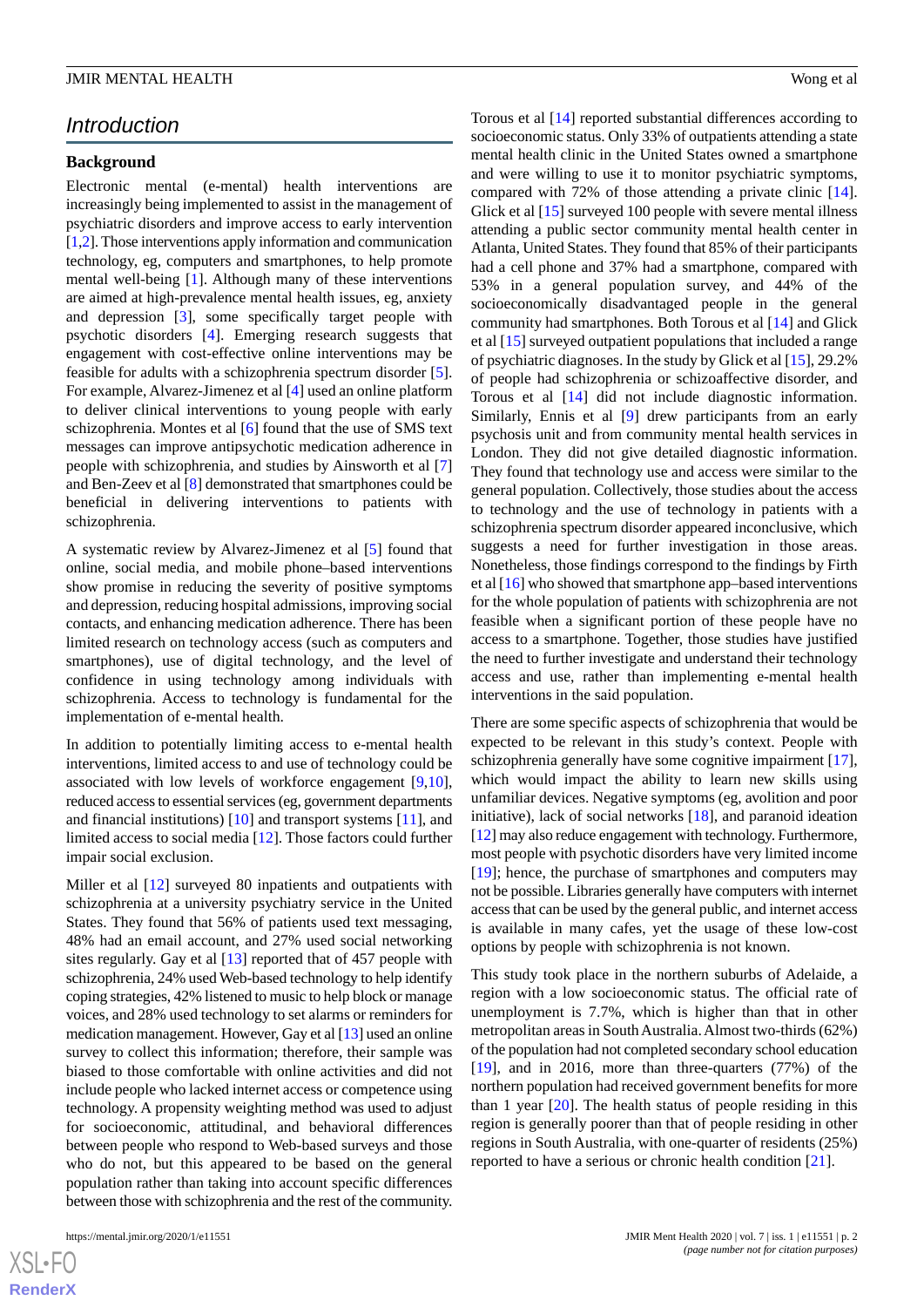### **Objectives**

The first objective of this study was to investigate technology access, use of digital technology, and confidence in using technology in people with schizophrenia living in a socioeconomically deprived urban region in Adelaide, Australia. The second objective was to compare internet usage, frequency of internet use, and confidence in using technology in younger and older adults with schizophrenia.

### *Methods*

### **Recruitment**

For this quantitative survey study, a member of the research team, psychiatrist (DL), identified stable outpatients with schizophrenia attending the Northern Adelaide Local Health Network (NALHN) community mental health center who were interested in participating in research. Afterward, another research team member (GW) recruited them for the study.

A total of 51 adults agreed to participate, but 1 of them was then found to have a diagnosis other than schizophrenia or schizoaffective disorder, resulting in the final sample of 50 adults. On participation, each participant was given an Aus \$20 shopping gift card to reimburse their time. Owing to the budget allocated for this research project, only 50 adults with schizophrenia were recruited.

### **Participants and Exclusion Criteria**

To ensure that participants had the capacity to consent for participation, individuals with a history of moderate/severe head injury, neurological disorders, or mental retardation (ie, IQ<70 as determined by the National Adult Reading Test [NART] [[22\]](#page-8-14)) were excluded.

### <span id="page-2-0"></span>**Survey**

Two of the research team members (GW and CG, a psychiatrist) were responsible for the conceptualization and selection of this study's survey constructs, based on professional experiences in working with outpatients with schizophrenia. In addition to the NART, this study's interview consisted of Peters et al Delusions Inventory 21 [\[23](#page-8-15)], which measures delusion proneness. There were also items of demographic information and mental health history developed from a recent Australian study, People Living with Psychotic Illness 2010 [\[19](#page-8-11)]. Moreover, 80 individual technology-related questions that were used in this study were modified from surveys developed by Ennis et al [[9\]](#page-8-1), Muñoz-Neira et al [\[24](#page-8-16)], and Miller et al [\[12](#page-8-4)]. These questions assessed the following domains: (1) access, prevalence, and frequency of use of computers and mobile phones in general; (2) use of online resources (eg, banking, navigation, online shopping, email, social media, and well-being); and (3) attitudes to technology and self-rated competence.

For further details about this study's survey, please see [Multimedia Appendix 1](#page-7-7).

### **Procedure**

The Human Research Ethics Committee of The Queen Elizabeth Hospital, Adelaide, South Australia, approved this research project. Before participation, GW explained to each participant the purpose of the study, what the participation entailed, the potential risks involved, and that they were free to withdraw without prejudice. Each participant was also given a copy of the study's participant information sheet and consent form. All participants gave written informed consent. The recruitment flowchart is shown in [Figure 1](#page-2-0). Individual interviews were conducted in the NALHN mental health sites, including a hospital-based clinical trials unit and a psychosocial rehabilitation and day program club, by a community rehabilitation worker (GW) under supervision. Instead of asking the study's participants to fill out the study questionnaire themselves, the primary researcher (GW) interviewed the participants as a means to gauge their understanding of the questionnaire questions. The interviews lasted for 45 to 60 min each.

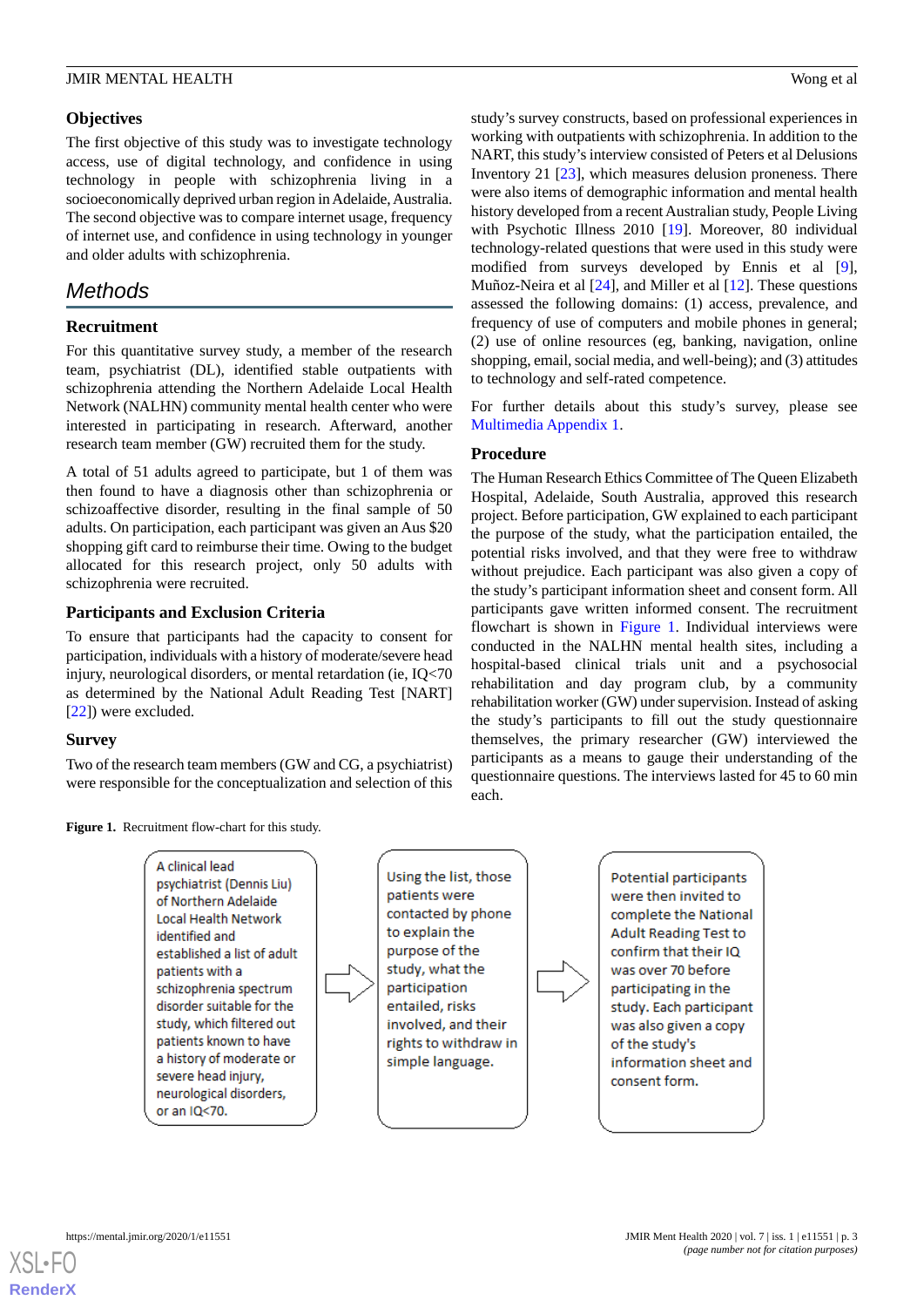### **Data Analysis**

Chi-square tests were used to investigate whether younger participants (aged 18-34 years) had better technology access and more confidence in using technology than older participants (aged 35-64 years).

## *Results*

### **Demographics**

Participants were predominantly male with schizophrenia and were supported by government pensions. Moreover, 30% (15/50) of the participants were aged between 18 and 34 years, 30% (15/50) were aged between 35 and 44 years, and another 30% (15/50) were aged between 45 and 54 years. The remaining participants (5/50, 10%) were aged between 55 and 65 years ([Table 1](#page-4-0)). In addition, 40% (20/50) of the participants had completed secondary school education; 52% (26/50) of the participants used Facebook, and their mean number of friends on Facebook was 52.86 (SD 114.58). Most participants (43/50, 86%) had been in contact with mental health services for 7 years or more, and 94% (47/50) of the participants took atypical antipsychotic medication.

### **Ownership of Devices and Usage**

Overall, 42 participants (42/50, 84%) owned a mobile phone, but only 29 (29/50, 58%) owned a smartphone. In addition, 26 participants (26/50, 52%) owned a personal computer, and 14 participants (14/50, 28%) owned a tablet. Half of the participants owned more than 1 device. [Table 2](#page-5-0) shows the rates of use of technology, with 76% (38/50) using their devices at least weekly.

Regarding smartphone use, only 44% (22/50) of the participants had ever downloaded an app, and 38% (19/50) of the participants used GPS or navigated using maps; in contrast, the majority of the participants had used their device's calendar (35/50, 70%), calculator (33/50, 66%), alarm (30/50, 60%), and camera (31/50, 62%). Only 32% (16/50) of the participants used their computers for more complex tasks such as word processing.

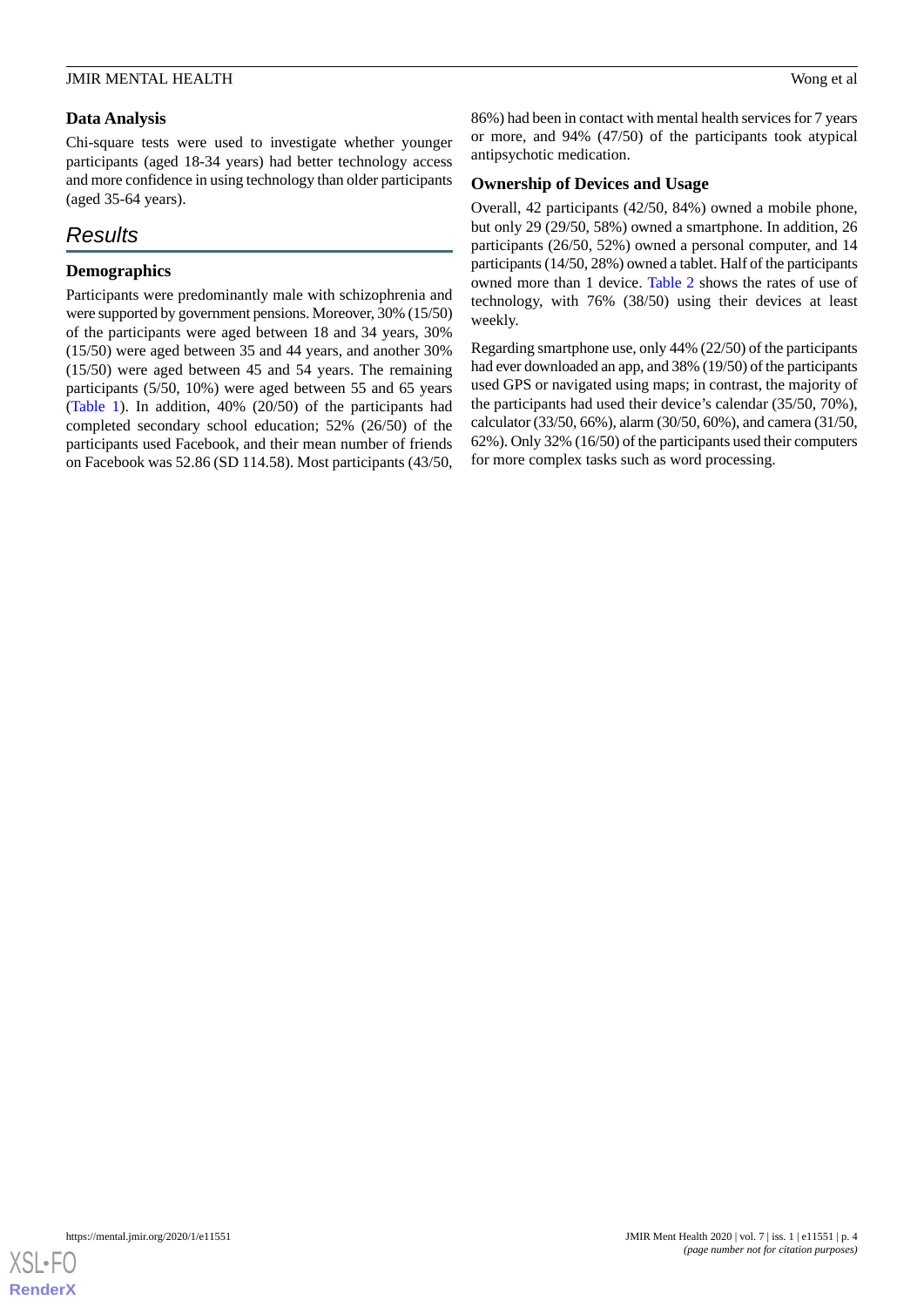<span id="page-4-0"></span>Table 1. Sociodemographic and clinical description of the sample (N=50).

| Characteristics                                                                     | Value         |
|-------------------------------------------------------------------------------------|---------------|
| Gender, n (%)                                                                       |               |
| Male                                                                                | 31(62)        |
| Female                                                                              | 19 (38)       |
| Age (years), n (%)                                                                  |               |
| 18-34                                                                               | 15(30)        |
| 35-44                                                                               | 15(30)        |
| 45-54                                                                               | 15(30)        |
| 55-65                                                                               | 5(10)         |
| Highest education completed, n (%)                                                  |               |
| Did not complete year 9                                                             | 3(6)          |
| Did not complete secondary school (year 12), no postsecondary school qualifications | 25(50)        |
| Secondary school certificate                                                        | 7(14)         |
| Postschool qualification (trade certificate or higher)                              | 13(26)        |
| Unsure                                                                              | 1(2)          |
| Did not answer                                                                      | 1(2)          |
| Income (some had more than 1 source of income), n (%)                               |               |
| Government pension                                                                  | 50(100)       |
| Full-time work                                                                      | 1(2)          |
| Part-time work                                                                      | 5(10)         |
| Casual work                                                                         | 2(4)          |
| Financial support from family                                                       | 14(28)        |
| Financial support from other people                                                 | 3(6)          |
| Diagnosis, n (%)                                                                    |               |
| Schizophrenia                                                                       | 43 (86)       |
| Schizoaffective disorder                                                            | 7(14)         |
| Duration of involvement with mental health services, n (%)                          |               |
| 1 to $<$ 3 years                                                                    | $1\ (2)$      |
| $3$ to $<$ 5 years                                                                  | 1(2)          |
| $5$ to $<$ 7 years                                                                  | 5(10)         |
| $\geq$ 7 years                                                                      | 43 (86)       |
| Admitted to a mental health unit in the last 12 months                              | 24 (48)       |
| Medication, n (%)                                                                   |               |
| Typical antipsychotic medication                                                    | 4(8)          |
| Atypical antipsychotic medication                                                   | 47 (94)       |
| Antidepressant medication                                                           | 22(44)        |
| Antianxiety medication                                                              | 2(4)          |
| Anticholinergic medication                                                          | 2(4)          |
| Peters et al Delusions Inventory 21, mean (SD)                                      |               |
| Total score                                                                         | 70.26(13.67)  |
| Yes/no score                                                                        | 7.32(4.55)    |
| Distress score                                                                      | 20.18 (15.89) |
| Preoccupation score                                                                 | 20.40 (15.81) |

[XSL](http://www.w3.org/Style/XSL)•FO **[RenderX](http://www.renderx.com/)**

https://mental.jmir.org/2020/1/e11551 | p. 5 *(page number not for citation purposes)*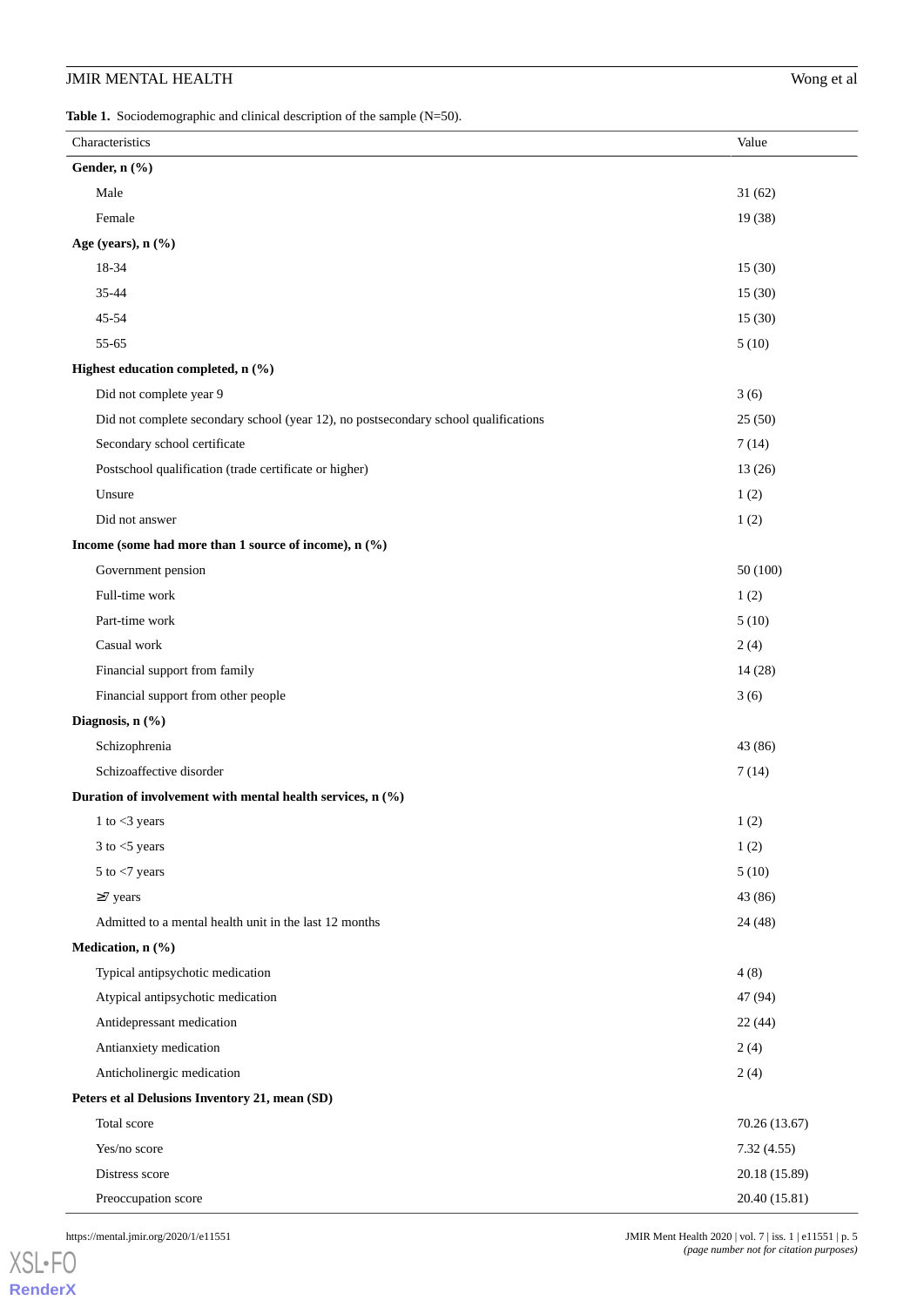### **Characteristics** Value

Conviction score 22.32 (16.24)

#### **Intelligence score, mean (SD)**

Premorbid IQ (Wechsler Adult Intelligence Scale-Revised) score 103.06 (13.67)

<span id="page-5-0"></span>Table 2. Access to technology (N=50).

| Level of<br>frequency  | The use<br>of any<br>technolo-<br>gy de-<br>vices, n<br>(% ) | The use<br>of inter-<br>net, n<br>(% ) | Computer<br>access at<br>library or<br>communi-<br>ty center,<br>$n$ (%) | Wi-Fi ac-<br>cess at li-<br>brary or<br>cafe with<br>smart-<br>phone, n<br>(% ) | Wi-Fi<br>access<br>at li-<br>brary<br>or cafe<br>with<br>laptop,<br>n(%) | The use<br>of Face-<br>book, n<br>(% ) | The<br>use of<br>email,<br>$n$ (%) | The use<br>of inter-<br>net<br>bank-<br>ing, n<br>(% ) | Making<br>online<br>pay-<br>ments, n<br>(% ) | Engaging<br>in self-de-<br>velopment<br>study activ-<br>ities online.<br>$n$ (%) | Looking<br>and ap-<br>plying<br>for jobs<br>or stud-<br>ies on-<br>line, n<br>(% ) | Frequency<br>of using<br>the internet<br>to look up<br>health-relat-<br>ed informa-<br>tion, $n$ $(\%)$ |
|------------------------|--------------------------------------------------------------|----------------------------------------|--------------------------------------------------------------------------|---------------------------------------------------------------------------------|--------------------------------------------------------------------------|----------------------------------------|------------------------------------|--------------------------------------------------------|----------------------------------------------|----------------------------------------------------------------------------------|------------------------------------------------------------------------------------|---------------------------------------------------------------------------------------------------------|
| Never                  | 9(18)                                                        | 15(30)                                 | 34(68)                                                                   | 43 (86)                                                                         | 48<br>(96)                                                               | 24 (48)                                | 19<br>(38)                         | 28 (56)                                                | 33 (66)                                      | 35(70)                                                                           | 33 (66)                                                                            | 27(54)                                                                                                  |
| Less than<br>monthly   | 1(2)                                                         | 3(6)                                   | 8(16)                                                                    | 4(8)                                                                            | 2(4)                                                                     | 4(8)                                   | 4(8)                               | 3(6)                                                   | 6(12)                                        | 6(12)                                                                            | 6(12)                                                                              | 6(12)                                                                                                   |
| Monthly                | 0(0)                                                         | 3(6)                                   | 5(10)                                                                    | 2(4)                                                                            | 0(0)                                                                     | 4(8)                                   | 6(12)                              | 3(6)                                                   | 4(8)                                         | 4(8)                                                                             | 3(6)                                                                               | 11(22)                                                                                                  |
| Fortnight-<br>1y       | 1(2)                                                         | 0(0)                                   | 0(0)                                                                     | 0(0)                                                                            | 0(0)                                                                     | 0(0)                                   | 0(0)                               | 2(4)                                                   | 0(0)                                         | 0(0)                                                                             | 0(0)                                                                               | 0(0)                                                                                                    |
| Weekly                 | 1(2)                                                         | 3(6)                                   | 1(2)                                                                     | 0(0)                                                                            | 0(0)                                                                     | 0(0)                                   | 3(6)                               | 0(0)                                                   | 3(6)                                         | 0(0)                                                                             | 0(0)                                                                               | 0(0)                                                                                                    |
| More<br>than<br>weekly | 5(10)                                                        | 6(12)                                  | 2(4)                                                                     | 1(2)                                                                            | 0(0)                                                                     | 2(4)                                   | 4(8)                               | 9(18)                                                  | 3(6)                                         | 3(6)                                                                             | 6(12)                                                                              | 2(4)                                                                                                    |
| Daily                  | 20(40)                                                       | 12(24)                                 | 0(0)                                                                     | 0(0)                                                                            | 0(0)                                                                     | 12(24)                                 | 10<br>(20)                         | 5(10)                                                  | 1(2)                                         | 2(4)                                                                             | 1(2)                                                                               | 4(8)                                                                                                    |
| More<br>than daily     | 13(26)                                                       | 8 (16)                                 | 0(0)                                                                     | 0(0)                                                                            | 0(0)                                                                     | 4(8)                                   | 4(8)                               | 0(0)                                                   | 0(0)                                         | 0(0)                                                                             | 1(2)                                                                               | 0(0)                                                                                                    |

### *Internet Access*

Two-thirds (33/50, 66%) of the participants had access to the internet at home, using a smartphone, computer, or both. In addition, 40% (20/50) of the participants used the internet at least daily ([Table 2](#page-5-0)). However, 30% (15/50) of the participants had never accessed the internet from any device. Community facilities, such as cafes, libraries, and community centers, which provide internet access, were rarely used for this purpose by the participants in this study.

Of the participants using the internet, 44% (22/50) used it for internet banking and 30% (15/50) to 34% (17/50) used it for online shopping, for making online payments, for applying for jobs or courses online, or for engaging with self-development activities. Only half of the participants with internet access used the internet for searching for local businesses (24/50, 48%) or to plan trips (25/50, 50%). Moreover, 54% (27/50) of the participants never used the internet to look up health-related information online, and 38% (19/50) of the participants reported that they could not find an Australian website about depression.

### *Digital Communication*

Most participants (44/50, 88%) used mobile phones at least weekly to make and receive calls, with a lower proportion (32/50, 64%) using text messaging, and 38% (19/50) never used email. Social media was not routinely used, and 48% (24/50) and 90% (45/50) of the participants had never used Facebook and Twitter, respectively, on any device.

### *Attitudes to Technology*

About 1 in 3 participants were not confident with using smartphone devices ([Table 3\)](#page-6-0). Fewer than half of the participants reported that they would have trouble with their day-to-day life if they did not have access to the internet (22/50, 44%), computer (22/50, 44%), or their smartphone devices (21/50, 42%).

A higher percentage of people aged 18 to 34 years used the internet at home (11/15, 73%), used the internet daily (7/15, 47%), and had greater confidence in using a computer or smartphone (60%) compared with people aged 35 to 64 years (22/35, 63%; 13/35, 37%; and 29% respectively). However, these differences between the 2 age groups were not statistically significant ([Table 3\)](#page-6-0).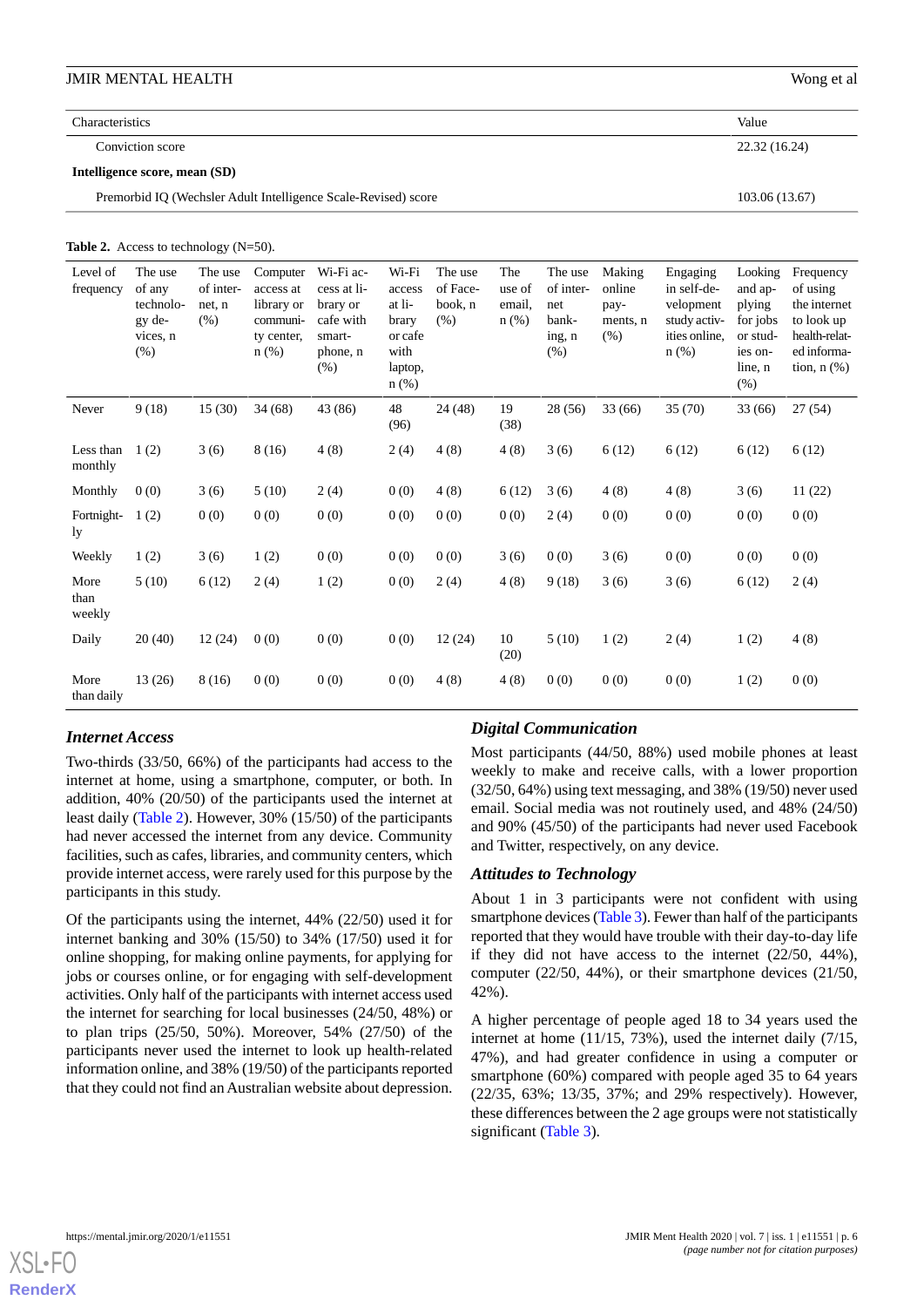<span id="page-6-0"></span>**Table 3.** Internet usage, internet frequency, and confidence in using technology by age (N=50).

| Internet usage, internet frequency, and confidence in using 18-34 years (n=15), n (%) 35-64 years (n=35), n (%) Chi-square (df)<br>technology by age |        |        |        | $P$ value |
|------------------------------------------------------------------------------------------------------------------------------------------------------|--------|--------|--------|-----------|
| Use internet on computer or mobile phone at home                                                                                                     |        |        | 0.2(1) | .70       |
| No                                                                                                                                                   | 4(27)  | 13(37) |        |           |
| Yes                                                                                                                                                  | 11(73) | 22(63) |        |           |
| Frequency of internet use                                                                                                                            |        |        | 2.4(3) | .50       |
| Never                                                                                                                                                | 3(20)  | 12(34) |        |           |
| Monthly or less                                                                                                                                      | 1(7)   | 5(14)  |        |           |
| Weekly                                                                                                                                               | 4(27)  | 5(14)  |        |           |
| Fortnightly                                                                                                                                          | 0(0)   | 0(0)   |        |           |
| Daily                                                                                                                                                | 7(47)  | 13(37) |        |           |
| Confidence in using computer                                                                                                                         |        |        | 1.2(2) | .56       |
| Not at all confident                                                                                                                                 | 6(40)  | 13(37) |        |           |
| Somewhat confident                                                                                                                                   | 3(20)  | 12(34) |        |           |
| Confident or very confident                                                                                                                          | 6(40)  | 10(29) |        |           |
| Confidence in using smartphone                                                                                                                       |        |        | 3.9(3) | .14       |
| Not at all confident                                                                                                                                 | 5(33)  | 11(31) |        |           |
| Somewhat confident                                                                                                                                   | 1(7)   | 11(31) |        |           |
| Confident or very confident                                                                                                                          | 9(60)  | 13(37) |        |           |

### *Discussion*

### **Principal Findings**

Overall, technology access and engagement were lower in this study than in the rest of the Australian community. The prevalence of owning a computer (26/50, 52%) or smartphone (29/50, 58%) in our participants was lower than that in the Australian population (62% and 76%, respectively) [[25\]](#page-8-17). Similarly, in 2016, it was estimated that 87% of Australians used the internet daily [[26\]](#page-8-18), compared with 40% (20/50) of our participants with schizophrenia, and 50% of Australians used social networking sites daily, compared with 32% (16/50) in our sample. Approximately 30% (15/50) of our sample had never accessed the internet.

Our results showed that most participants were only using certain device functions (eg, calling and SMS text messaging) and rarely used other functions of digital technology (eg, internet banking, social networking, self-development, health maintenance, and navigation). There was little use of e-mental health therapeutic interventions or psychoeducational sites.

Some studies provide smartphones to enable participants in research projects using e-mental health interventions. In contrast, participants in other research projects are required to use their own smartphone. Treisman et al [[25\]](#page-8-17) attributed the lack of engagement with technology by some people with schizophrenia to the cost of devices and lack of skills. Glick et al [[15\]](#page-8-7) argue that smartphones and internet plans are becoming affordable, but people with psychoses often describe living in poverty. In an Australian survey in 2010, 12% of the study sample reported having run out of food in the previous 12 months, and not having money to buy more  $[12]$  $[12]$ . In addition, it is possible that the costs

 $XS$  • FO **[RenderX](http://www.renderx.com/)** associated with a technology device [[27\]](#page-8-19), a lack of knowledge about what device to buy, and how to set up internet access may be barriers to use. Furthermore, cognitive impairment is a core symptom of schizophrenia [\[28](#page-8-20),[29\]](#page-8-21), so learning to use unfamiliar devices and to acquire technology skills could be challenging.

Increasingly, social engagement occurs via social media, and information from a wide variety of sources is provided online rather than using more traditional methods of communication. Many people with psychosis, including schizophrenia, experience social isolation  $[30,31]$  $[30,31]$  $[30,31]$  $[30,31]$ , potentially with a lack of meaningful social participation. It appears that one-third of the participants would be unable to engage in social media. However, less than half of the participants showed that they would never struggle with their daily life if they had no access to the internet, computer, or their smartphone. Although the rationale was not investigated, such phenomena could be related to an adaptation to live without those technologies or the individual's regular psychosocial rehabilitation support, which may include side-by-side assistance for activities of daily living offered by mental health support workers and clinicians, reducing the need to use technologies independently.

This study provides data on the level of access to digital technology and the self-reported confidence among adults with schizophrenia living in a socioeconomically deprived urban region in Australia. These findings may have implications for the design and scope of delivery of e-mental health interventions for this particular population, especially when there are e-mental health interventions that target psychoeducation (via the internet) and medication adherence (via SMS text messages) [[32\]](#page-9-2). Yet, using e-mental health interventions requires a certain level of technology access, use, and confidence. When patients with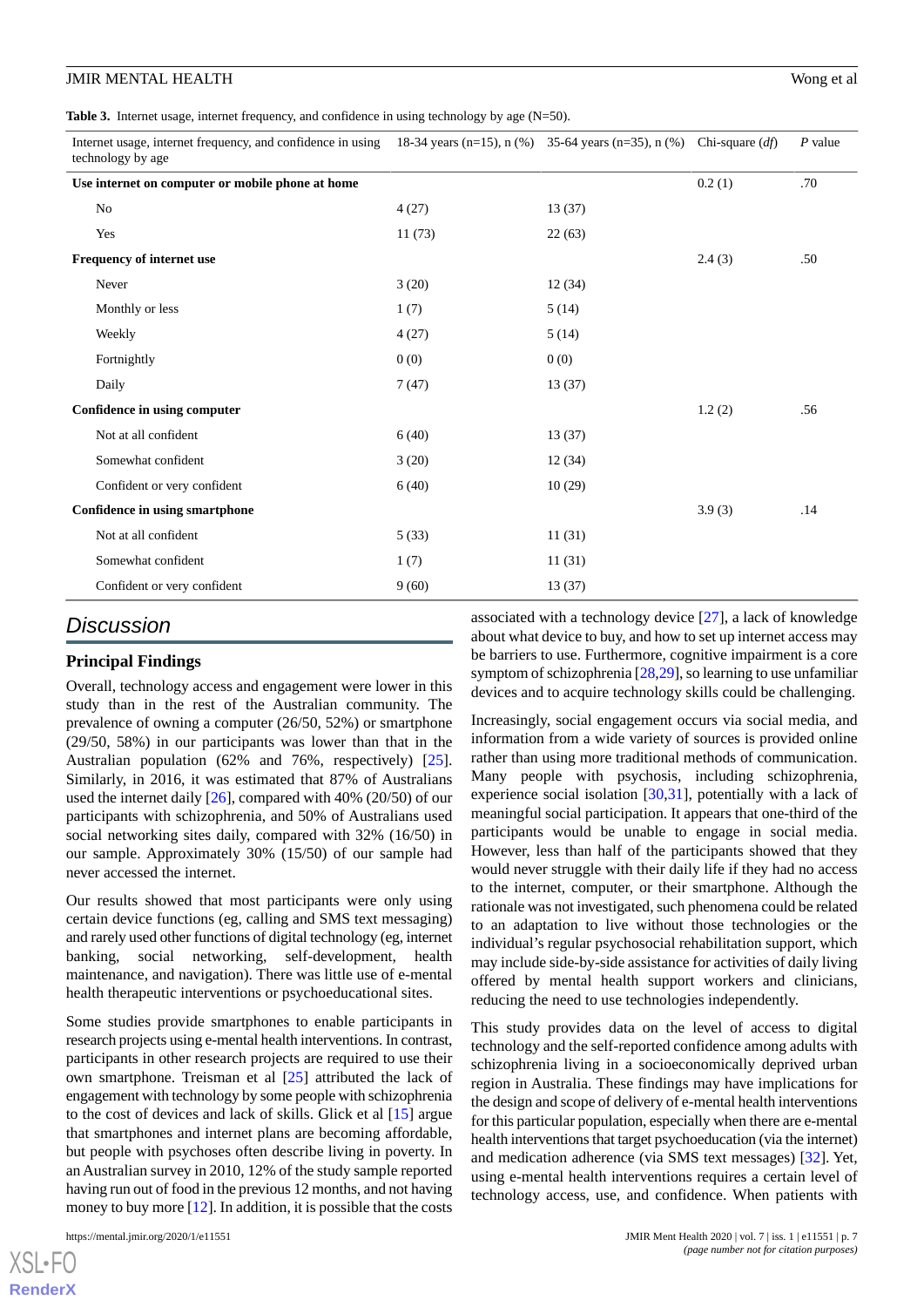schizophrenia do not use digital technology or lack the confidence to use it, they may not be able to fully use those e-mental health interventions.

### **Future Directions**

Prospective studies may need to address barriers that prevent greater engagement with technology in this population, including paranoia [[12\]](#page-8-4), mistrust of devices, and access to the internet. Further research could also examine the barriers to accessing the internet in public areas (eg, public libraries), given that these resources were rarely used. Needless to mention that, in the NALHN's service catchment area, at least three libraries with free internet access and training are located within walking distances to the corresponding major shopping centers and supermarkets. This is particularly concerning, as the cost of purchasing devices and maintaining internet access may simply be too expensive for many people with schizophrenia, and these free services may be a useful means of access. Specific familiarization programs are needed to help with awareness of these facilities and with feeling welcome when attending. Ultimately, improved access and encouraging patients with schizophrenia to learn how to use technology may promote a greater range of technology uses, potentially including therapeutic interventions.

### **Limitations**

The small sample size of this study limits generalizability. In addition, instead of assessing real-time usage and skills as a technology literacy assessment, this study relied on self-reported frequency of technology usage. This study did not assess technology literacy. In other words, this study did not capture the extent to which participants could carry out a task, eg, asking them to navigate a website, perform a search, and note any difficulties they encounter. Nonetheless, this research has tapped into the participants' confidence level regarding technology use. Future research could also include an economically and demographically matched healthy control group to more thoroughly examine factors unique to individuals with schizophrenia.

### **Conclusions**

In conclusion, digital technology use and internet access were limited in this population. This may be addressed via the delivery of training to increase individuals' confidence in the use of technology. This training may be required before the online delivery of e-mental health interventions can be widely used in people with schizophrenia. Further research should examine the extent to which paranoia, cognitive deficits, and poverty limit people with schizophrenia from engaging with e-mental health interventions, smartphones, and computers to improve their mental health.

### **Authors' Contributions**

All authors contributed to the manuscript and revised and approved the final draft.

### <span id="page-7-7"></span>**Conflicts of Interest**

None declared.

### **Multimedia Appendix 1**

<span id="page-7-0"></span>Demographic information. [[DOCX File , 28 KB](https://jmir.org/api/download?alt_name=mental_v7i1e11551_app1.docx&filename=31568b71ad5523432bcff3da53186616.docx)-[Multimedia Appendix 1](https://jmir.org/api/download?alt_name=mental_v7i1e11551_app1.docx&filename=31568b71ad5523432bcff3da53186616.docx)]

### <span id="page-7-1"></span>**References**

- <span id="page-7-2"></span>1. Riper H, Andersson G, Christensen H, Cuijpers P, Lange A, Eysenbach G. Theme issue on e-mental health: a growing field in internet research. J Med Internet Res 2010 Dec 19;12(5):e74 [\[FREE Full text\]](https://www.jmir.org/2010/5/e74/) [doi: [10.2196/jmir.1713\]](http://dx.doi.org/10.2196/jmir.1713) [Medline: [21169177](http://www.ncbi.nlm.nih.gov/entrez/query.fcgi?cmd=Retrieve&db=PubMed&list_uids=21169177&dopt=Abstract)]
- <span id="page-7-3"></span>2. Krieke JA. Patients in the Driver's Seat: A Role for E-mental Health?. 2014. URL: [https://www.rug.nl/research/portal/files/](https://www.rug.nl/research/portal/files/14432329/Complete%20dissertation) [14432329/Complete%20dissertation](https://www.rug.nl/research/portal/files/14432329/Complete%20dissertation) [accessed 2019-11-20]
- <span id="page-7-4"></span>3. Donker T, Petrie K, Proudfoot J, Clarke J, Birch MR, Christensen H. Smartphones for smarter delivery of mental health programs: a systematic review. J Med Internet Res 2013 Nov 15;15(11):e247 [\[FREE Full text\]](https://www.jmir.org/2013/11/e247/) [doi: [10.2196/jmir.2791\]](http://dx.doi.org/10.2196/jmir.2791) [Medline: [24240579](http://www.ncbi.nlm.nih.gov/entrez/query.fcgi?cmd=Retrieve&db=PubMed&list_uids=24240579&dopt=Abstract)]
- <span id="page-7-5"></span>4. Alvarez-Jimenez M, Bendall S, Lederman R, Wadley G, Chinnery G, Vargas S, et al. On the HORYZON: moderated online social therapy for long-term recovery in first episode psychosis. Schizophr Res 2013 Jan;143(1):143-149. [doi: [10.1016/j.schres.2012.10.009\]](http://dx.doi.org/10.1016/j.schres.2012.10.009) [Medline: [23146146](http://www.ncbi.nlm.nih.gov/entrez/query.fcgi?cmd=Retrieve&db=PubMed&list_uids=23146146&dopt=Abstract)]
- <span id="page-7-6"></span>5. Alvarez-Jimenez M, Alcazar-Corcoles MA, González-Blanch C, Bendall S, McGorry PD, Gleeson JF. Online, social media and mobile technologies for psychosis treatment: a systematic review on novel user-led interventions. Schizophr Res 2014 Jun;156(1):96-106. [doi: [10.1016/j.schres.2014.03.021](http://dx.doi.org/10.1016/j.schres.2014.03.021)] [Medline: [24746468](http://www.ncbi.nlm.nih.gov/entrez/query.fcgi?cmd=Retrieve&db=PubMed&list_uids=24746468&dopt=Abstract)]
- 6. Montes JM, Medina E, Gomez-Beneyto M, Maurino J. A short message service (SMS)-based strategy for enhancing adherence to antipsychotic medication in schizophrenia. Psychiatry Res 2012 Dec 30;200(2-3):89-95. [doi: [10.1016/j.psychres.2012.07.034\]](http://dx.doi.org/10.1016/j.psychres.2012.07.034) [Medline: [22901437](http://www.ncbi.nlm.nih.gov/entrez/query.fcgi?cmd=Retrieve&db=PubMed&list_uids=22901437&dopt=Abstract)]
- 7. Ainsworth J, Palmier-Claus JE, Machin M, Barrowclough C, Dunn G, Rogers A, et al. A comparison of two delivery modalities of a mobile phone-based assessment for serious mental illness: native smartphone application vs text-messaging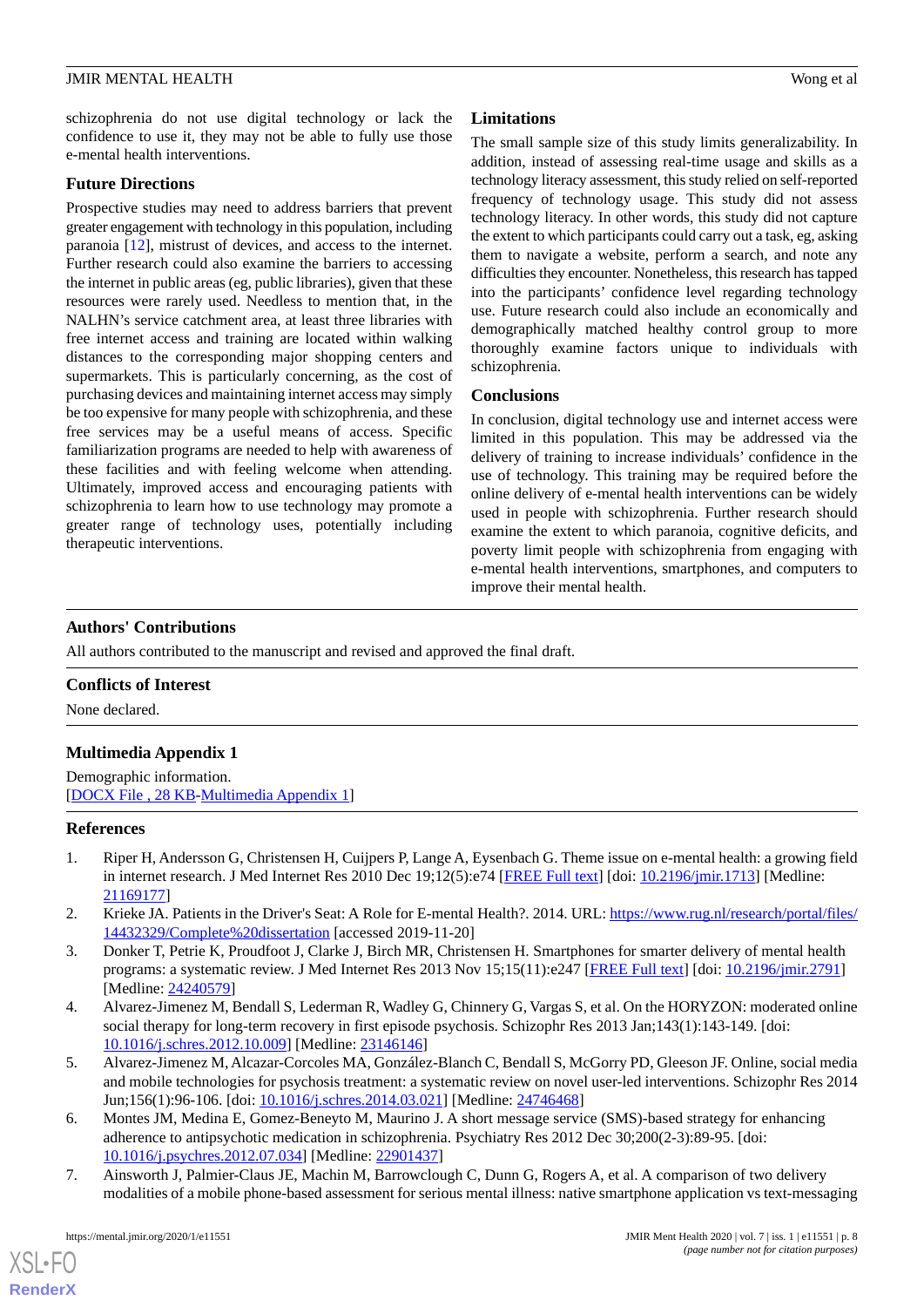only implementations. J Med Internet Res 2013 Apr 5;15(4):e60 [\[FREE Full text\]](https://www.jmir.org/2013/4/e60/) [doi: [10.2196/jmir.2328\]](http://dx.doi.org/10.2196/jmir.2328) [Medline: [23563184](http://www.ncbi.nlm.nih.gov/entrez/query.fcgi?cmd=Retrieve&db=PubMed&list_uids=23563184&dopt=Abstract)]

- <span id="page-8-0"></span>8. Ben-Zeev D, Brenner CJ, Begale M, Duffecy J, Mohr DC, Mueser KT. Feasibility, acceptability, and preliminary efficacy of a smartphone intervention for schizophrenia. Schizophr Bull 2014 Nov;40(6):1244-1253 [[FREE Full text\]](http://europepmc.org/abstract/MED/24609454) [doi: [10.1093/schbul/sbu033](http://dx.doi.org/10.1093/schbul/sbu033)] [Medline: [24609454\]](http://www.ncbi.nlm.nih.gov/entrez/query.fcgi?cmd=Retrieve&db=PubMed&list_uids=24609454&dopt=Abstract)
- <span id="page-8-2"></span><span id="page-8-1"></span>9. Ennis L, Rose D, Denis M, Pandit N, Wykes T. Can't surf, won't surf: the digital divide in mental health. J Ment Health 2012 Aug;21(4):395-403 [\[FREE Full text](http://europepmc.org/abstract/MED/22712756)] [doi: [10.3109/09638237.2012.689437\]](http://dx.doi.org/10.3109/09638237.2012.689437) [Medline: [22712756\]](http://www.ncbi.nlm.nih.gov/entrez/query.fcgi?cmd=Retrieve&db=PubMed&list_uids=22712756&dopt=Abstract)
- 10. McLaren J, Zappalà G. BSL catalogue. 2002. The New Economy Revisited: An Initial Analysis of the Digital Divide Among Financially Disadvantaged Families. URL: [http://library.bsl.org.au/jspui/bitstream/1/431/1/](http://library.bsl.org.au/jspui/bitstream/1/431/1/The%20new%20economy%20revisited.pdf) [The%20new%20economy%20revisited.pdf](http://library.bsl.org.au/jspui/bitstream/1/431/1/The%20new%20economy%20revisited.pdf) [accessed 2019-11-20]
- <span id="page-8-4"></span><span id="page-8-3"></span>11. Mackett R. Assets: how they work. 2017 Nov. Building Confidence – Improving Travel for People With Mental Impairments. URL: [https://assets.publishing.service.gov.uk/government/uploads/system/uploads/attachment\\_data/file/662737/](https://assets.publishing.service.gov.uk/government/uploads/system/uploads/attachment_data/file/662737/report-on-mental-impairments_final.pdf) [report-on-mental-impairments\\_final.pdf](https://assets.publishing.service.gov.uk/government/uploads/system/uploads/attachment_data/file/662737/report-on-mental-impairments_final.pdf) [accessed 2019-11-20]
- <span id="page-8-5"></span>12. Miller BJ, Stewart A, Schrimsher J, Peeples D, Buckley PF. How connected are people with schizophrenia? Cell phone, computer, email, and social media use. Psychiatry Res 2015 Feb 28;225(3):458-463. [doi: [10.1016/j.psychres.2014.11.067](http://dx.doi.org/10.1016/j.psychres.2014.11.067)] [Medline: [25563669](http://www.ncbi.nlm.nih.gov/entrez/query.fcgi?cmd=Retrieve&db=PubMed&list_uids=25563669&dopt=Abstract)]
- <span id="page-8-6"></span>13. Gay K, Torous J, Joseph A, Pandya A, Duckworth K. Digital technology use among individuals with schizophrenia: results of an online survey. JMIR Ment Health 2016 May 4;3(2):e15 [\[FREE Full text\]](https://mental.jmir.org/2016/2/e15/) [doi: [10.2196/mental.5379](http://dx.doi.org/10.2196/mental.5379)] [Medline: [27146094](http://www.ncbi.nlm.nih.gov/entrez/query.fcgi?cmd=Retrieve&db=PubMed&list_uids=27146094&dopt=Abstract)]
- <span id="page-8-7"></span>14. Torous J, Chan SR, Tan SY, Behrens J, Mathew I, Conrad EJ, et al. Patient smartphone ownership and interest in mobile apps to monitor symptoms of mental health conditions: a survey in four geographically distinct psychiatric clinics. JMIR Ment Health 2014;1(1):e5 [[FREE Full text](https://mental.jmir.org/2014/1/e5/)] [doi: [10.2196/mental.4004](http://dx.doi.org/10.2196/mental.4004)] [Medline: [26543905](http://www.ncbi.nlm.nih.gov/entrez/query.fcgi?cmd=Retrieve&db=PubMed&list_uids=26543905&dopt=Abstract)]
- <span id="page-8-8"></span>15. Glick G, Druss B, Pina J, Lally C, Conde M. Use of mobile technology in a community mental health setting. J Telemed Telecare 2016 Oct;22(7):430-435. [doi: [10.1177/1357633X15613236](http://dx.doi.org/10.1177/1357633X15613236)] [Medline: [26519378\]](http://www.ncbi.nlm.nih.gov/entrez/query.fcgi?cmd=Retrieve&db=PubMed&list_uids=26519378&dopt=Abstract)
- <span id="page-8-9"></span>16. Firth J, Cotter J, Torous J, Bucci S, Firth JA, Yung AR. Mobile phone ownership and endorsement of 'mHealth' among people with psychosis: a meta-analysis of cross-sectional studies. Schizophr Bull 2016 Mar;42(2):448-455 [\[FREE Full](http://europepmc.org/abstract/MED/26400871) [text](http://europepmc.org/abstract/MED/26400871)] [doi: [10.1093/schbul/sbv132](http://dx.doi.org/10.1093/schbul/sbv132)] [Medline: [26400871](http://www.ncbi.nlm.nih.gov/entrez/query.fcgi?cmd=Retrieve&db=PubMed&list_uids=26400871&dopt=Abstract)]
- <span id="page-8-11"></span><span id="page-8-10"></span>17. American Psychiatric Association. Diagnostic and Statistical Manual of Mental Disorders. Fifth Edition. Washington, DC: American Psychiatric Publishing, Inc; 2013.
- <span id="page-8-12"></span>18. Green MF, Horan WP, Lee J, McCleery A, Reddy LF, Wynn JK. Social disconnection in schizophrenia and the general community. Schizophr Bull 2018 Feb 15;44(2):242-249 [[FREE Full text](http://europepmc.org/abstract/MED/28637195)] [doi: [10.1093/schbul/sbx082](http://dx.doi.org/10.1093/schbul/sbx082)] [Medline: [28637195\]](http://www.ncbi.nlm.nih.gov/entrez/query.fcgi?cmd=Retrieve&db=PubMed&list_uids=28637195&dopt=Abstract)
- <span id="page-8-13"></span>19. Morgan VA, Waterreus A, Jablensky A, Mackinnon A, McGrath JJ, Carr V. People Living With Psychotic Illness 2010: Report on the Second National Survey. Canberra, Australia: Commonwealth of Australia; 2011.
- 20. Australian Bureau of Statistics. 2018. Labour force status by Labour market region (ASGS) and Sex. URL: [https://www.](https://www.abs.gov.au/AUSSTATS/abs@.nsf/DetailsPage/6291.0.55.001Dec%202016?OpenDocument) [abs.gov.au/AUSSTATS/abs@.nsf/DetailsPage/6291.0.55.001Dec%202016?OpenDocument](https://www.abs.gov.au/AUSSTATS/abs@.nsf/DetailsPage/6291.0.55.001Dec%202016?OpenDocument) [accessed 2019-11-20]
- <span id="page-8-15"></span><span id="page-8-14"></span>21. Public Health Information Development Unit. Atlases Australia. South Australia, Australia: Public Health Information Development Unit; 2017. An Atlas of Respiratory Conditions in South Australia: Population Patterns of Prevalence, Risk Factors, Service Use and Treatment. URL:<http://www.atlasesaustralia.com.au/respiratory/Respiratory%20atlas.pdf> [accessed 2019-11-25]
- <span id="page-8-16"></span>22. Nelson HE, Willison J. Academia. Windsor, UK: NFER-Nelson; 1991. The National Adult Reading Test (NART). URL: [https://www.academia.edu/2515150/National\\_Adult\\_Reading\\_Test\\_NART\\_test\\_manual\\_Part\\_1](https://www.academia.edu/2515150/National_Adult_Reading_Test_NART_test_manual_Part_1) [accessed 2019-11-25]
- <span id="page-8-17"></span>23. Peters E, Joseph S, Day S, Garety P. Measuring delusional ideation: the 21-item Peters et al. Delusions Inventory (PDI). Schizophr Bull 2004;30(4):1005-1022. [doi: [10.1093/oxfordjournals.schbul.a007116\]](http://dx.doi.org/10.1093/oxfordjournals.schbul.a007116) [Medline: [15954204\]](http://www.ncbi.nlm.nih.gov/entrez/query.fcgi?cmd=Retrieve&db=PubMed&list_uids=15954204&dopt=Abstract)
- <span id="page-8-18"></span>24. Muñoz-Neira C, López OL, Riveros R, Núñez-Huasaf J, Flores P, Slachevsky A. The technology - activities of daily living questionnaire: a version with a technology-related subscale. Dement Geriatr Cogn Disord 2012;33(6):361-371 [[FREE Full](https://www.karger.com?DOI=10.1159/000338606) [text](https://www.karger.com?DOI=10.1159/000338606)] [doi: [10.1159/000338606\]](http://dx.doi.org/10.1159/000338606) [Medline: [22797087\]](http://www.ncbi.nlm.nih.gov/entrez/query.fcgi?cmd=Retrieve&db=PubMed&list_uids=22797087&dopt=Abstract)
- <span id="page-8-19"></span>25. Treisman GJ, Jayaram G, Margolis RL, Pearlson GD, Schmidt CW, Mihelish GL, et al. Perspectives on the use of eHealth in the management of patients with schizophrenia. J Nerv Ment Dis 2016 Aug; 204(8): 620-629 [[FREE Full text](http://europepmc.org/abstract/MED/26828911)] [doi: [10.1097/NMD.0000000000000471\]](http://dx.doi.org/10.1097/NMD.0000000000000471) [Medline: [26828911](http://www.ncbi.nlm.nih.gov/entrez/query.fcgi?cmd=Retrieve&db=PubMed&list_uids=26828911&dopt=Abstract)]
- <span id="page-8-20"></span>26. Sensis. multi-screen site. 2016 Jun 1. Sensis Social Media Report June 2016: How Australian People and Businesses Are Using Social Media. URL: [https://irp-cdn.multiscreensite.com/535ef142/files/uploaded/Sensis\\_Social\\_Media\\_Report\\_2016.](https://irp-cdn.multiscreensite.com/535ef142/files/uploaded/Sensis_Social_Media_Report_2016.pdf) [pdf](https://irp-cdn.multiscreensite.com/535ef142/files/uploaded/Sensis_Social_Media_Report_2016.pdf) [accessed 2019-11-20]
- <span id="page-8-21"></span>27. Humphry J. The importance of circumstance: digital access and affordability for people experiencing homelessness. Aust J Telecommun Digit Econ 2014 Oct 20;2(3):55.1-55.15. [doi: [10.7790/ajtde.v2n3.55](http://dx.doi.org/10.7790/ajtde.v2n3.55)]
- 28. Daker-White G, Rogers A. What is the potential for social networks and support to enhance future telehealth interventions for people with a diagnosis of schizophrenia: a critical interpretive synthesis. BMC Psychiatry 2013 Nov 1;13:279 [\[FREE](https://bmcpsychiatry.biomedcentral.com/articles/10.1186/1471-244X-13-279) [Full text\]](https://bmcpsychiatry.biomedcentral.com/articles/10.1186/1471-244X-13-279) [doi: [10.1186/1471-244X-13-279\]](http://dx.doi.org/10.1186/1471-244X-13-279) [Medline: [24180273\]](http://www.ncbi.nlm.nih.gov/entrez/query.fcgi?cmd=Retrieve&db=PubMed&list_uids=24180273&dopt=Abstract)
- 29. Sanghara H, Kravariti E, Jakobsen H, Okocha C. Using short message services in mental health services: assessing feasibility. Ment Health Rev J 2010;15(2):28-33. [doi: [10.5042/mhrj.2010.0369](http://dx.doi.org/10.5042/mhrj.2010.0369)]